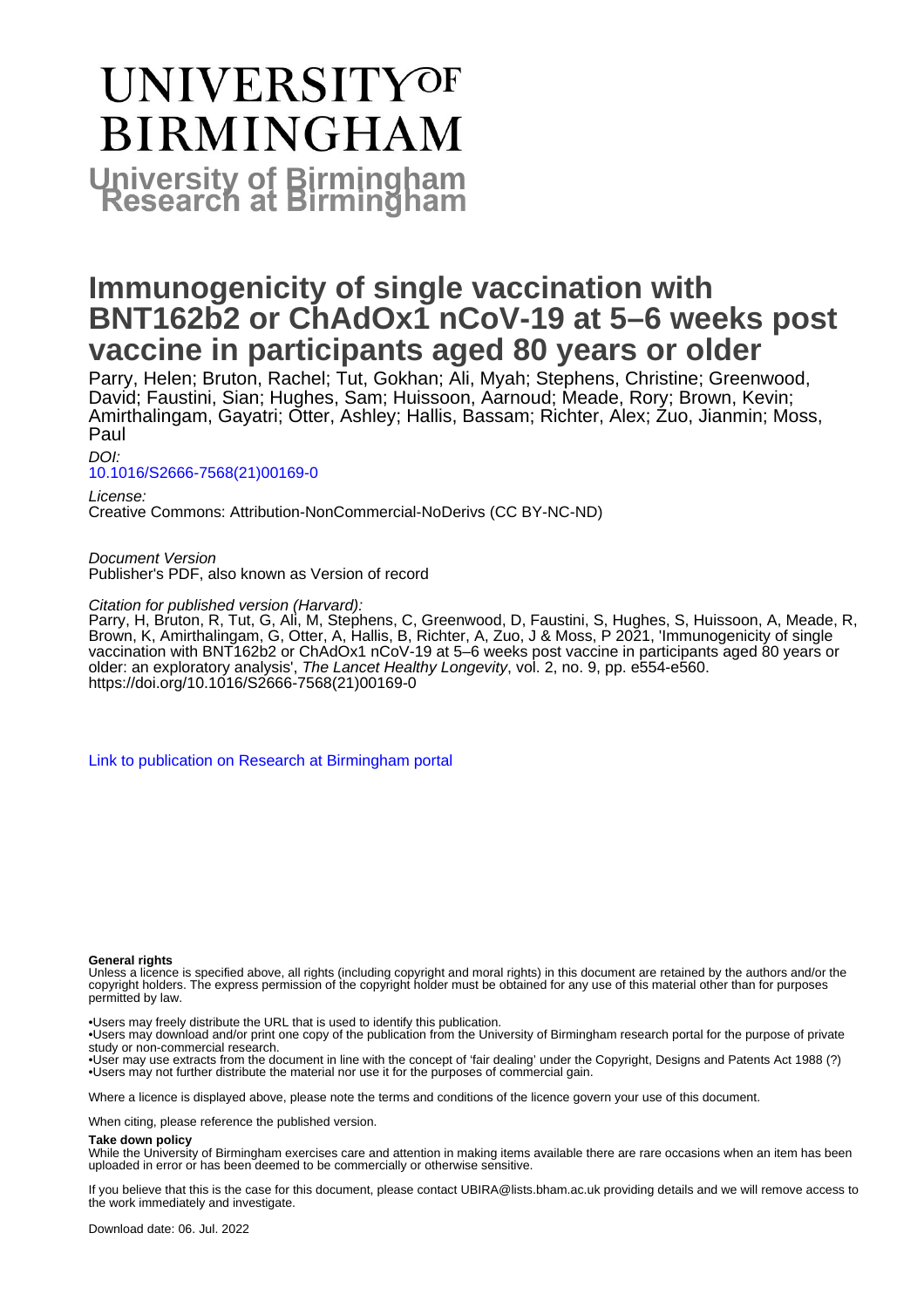# **Articles**

# **Immunogenicity of single vaccination with BNT162b2 or ChAdOx1 nCoV-19 at 5–6 weeks post vaccine in participants aged 80 years or older: an exploratory analysis**

*Helen Parry, Rachel Bruton, Gokhan Tut, Myah Ali, Christine Stephens, David Greenwood, Sian Faustini, Sam Hughes, Aarnoud Huissoon, Rory Meade, Kevin Brown, Gayatri Amirthalingam, Ashley Otter, Bassam Hallis, Alex Richter, Jianmin Zuo, Paul Moss*

# **Summary**

**Background In several countries, extended interval COVID-19 vaccination regimens are now used to accelerate population coverage, but the relative immunogenicity of different vaccines in older people remains uncertain. In this study we aimed to assess the antibody and cellular responses of older people after a single dose of either the BNT162b2 vaccine (tozinameran; Pfizer–BioNTech) or ChAdOx1 nCoV-19 vaccine (Oxford University–AstraZeneca).** 

**Methods Participants aged 80 years or older, who did not live in a residential or care home or require assisted living, and had received a single dose of either the BNT162b2 vaccine or ChAdOx1 nCoV-19 vaccine were eligible to participate. Participants were recruited through local primary care networks in the West Midlands, UK. Blood samples and dried blood spots were taken 5–6 weeks after vaccination to assess adaptive immune responses using Elecsys electrochemiluminescence immunoassay and cellular responses by ELISpot. Primary endpoints were percentage response and quantification of adaptive immunity.**

**Findings Between Dec 29, 2020, and Feb 28, 2021, 165 participants were recruited and included in the analysis. 76 participants had received BNT162b2 (median age 84 years, IQR 82–89; range 80–98) and 89 had received ChAdOx1 nCoV-19 (median age 84 years, 81–87; 80–99). Antibody responses against the spike protein were detectable in 69 (93%) of 74 BNT162b2 vaccine recipients and 77 (87%) of 89 ChAdOx1 nCoV-19 vaccine recipients. Median antibody titres were of 19·3 U/mL (7·4–79·4) in the BNT162b2 vaccine recipients and 19·6 U/mL (6·1–60·0) in the ChAdOx1 nCoV-19 vaccine recipients (p=0·41). Spike protein-specific T-cell responses were observed in nine (12%) of 73 BNT162b2 vaccine recipients and 27 (31%) of 88 ChAdOx1 nCoV-19 vaccine recipients, and median responses were**  three-times higher in ChAdOx1 nCoV-19 vaccine recipients (24 spots per 1×10<sup>6</sup> peripheral blood mononuclear cells) **than BNT162b2 vaccine recipients (eight spots per 1×10⁶ peripheral blood mononuclear cells; p<0·0001). Humoral and cellular immune responses against spike protein were correlated in both cohorts. Evidence of previous SARS-CoV-2 infection was seen in eight participants (n=5 BNT162b2 recipients and n=3 ChAdOx1 nCoV-19 recipients), and was associated with 691-times and four-times increase in humoral and cellular immune responses across the whole cohort.**

**Interpretation Single doses of either BNT162b2 or ChAdOx1 nCoV-19 in older people induces humoral immunity in most participants, and is markedly enhanced by previous infection. Cellular responses were weaker, but showed enhancement after the ChAdOx1 nCoV-19 vaccine at the 5–6 week timepoint.**

**Funding Medical Research Council, National Institute for Health Research, and National Core Studies.**

**Copyright © 2021 The Author(s). Published by Elsevier Ltd. This is an Open Access article under the CC BY-NC-ND 4.0 license.**

# **Introduction**

Vaccines have shown high levels of effectiveness against COVID-19-related illness, hospitalisation, and death.<sup>1,2</sup> A range of vaccine approaches have been developed for delivery of the spike immunogen, including mRNA, adenovirus, and protein-adjuvant platforms.3 Most vaccine regimens use a two-dose protocol with some variation in the time interval between vaccines. The BNT162b2 mRNA vaccine (tozinameran; Pfizer–BioNTech) is authorised for administration at a 3-week interval,<sup>4</sup> whereas the interval for the ChAdOx1 nCoV-19 adenovirus vaccine

(Oxford University–AstraZeneca) is longer, with evidence that delayed boosting might increase efficacy.<sup>5</sup>

To accelerate population coverage with COVID-19 vaccines, some countries have elected to delay the timing of the second dose by 10–12 weeks. Real-world evidence now indicates that this protocol is highly effective, with over 80% relative protection against hospitalisation and death in people aged 70 years and older.<sup>2</sup>

The BNT162b2 and ChAdOx1 nCoV-19 vaccines both display high clinical efficacy, but little attention has been given to assessment of their relative immunogenicity after single-dose administration. Information on single-dose





#### *Lancet Healthy Longev* **2021; 2: e554–60**

Published **Online** August 11, 2021 https://doi.org/10.1016/ S2666-7568(21)00169-0

**Institute of Immunology and Immunotherapy, University of Birmingham, Birmingham, UK** (H Parry MBChB, R Bruton PhD, G Tut PhD, M Ali MSc, C Stephens MSc, D Greenwood MSc, SFaustini PhD, Prof ARichter MBChB, JZuo PhD, Prof P Moss BMBCh)**; Department of Immunology, Birmingham Heartlands Hospital, University Hospitals Birmingham, Birmingham, UK**  (S Hughes MSc, A Huissoon MBBCh)**; Harborne Medical Practice, Harborne, Birmingham, UK**  (R Meade MBBS)**; National Infection Service, Public Health England, Colindale, London, UK** (KBrown MBBChir, G Amirthalingam MBBS)**; National Infection Service, Public Health England,Porton Down, Salisbury, UK** (A Otter PhD, B Hallis PhD)

Correspondence to: Prof Paul Moss, Institute of Immunology and Immunotherapy, University of Birmingham, Birmingham B15 2TT, UK **p.moss@bham.ac.uk**

See **Comment** page e529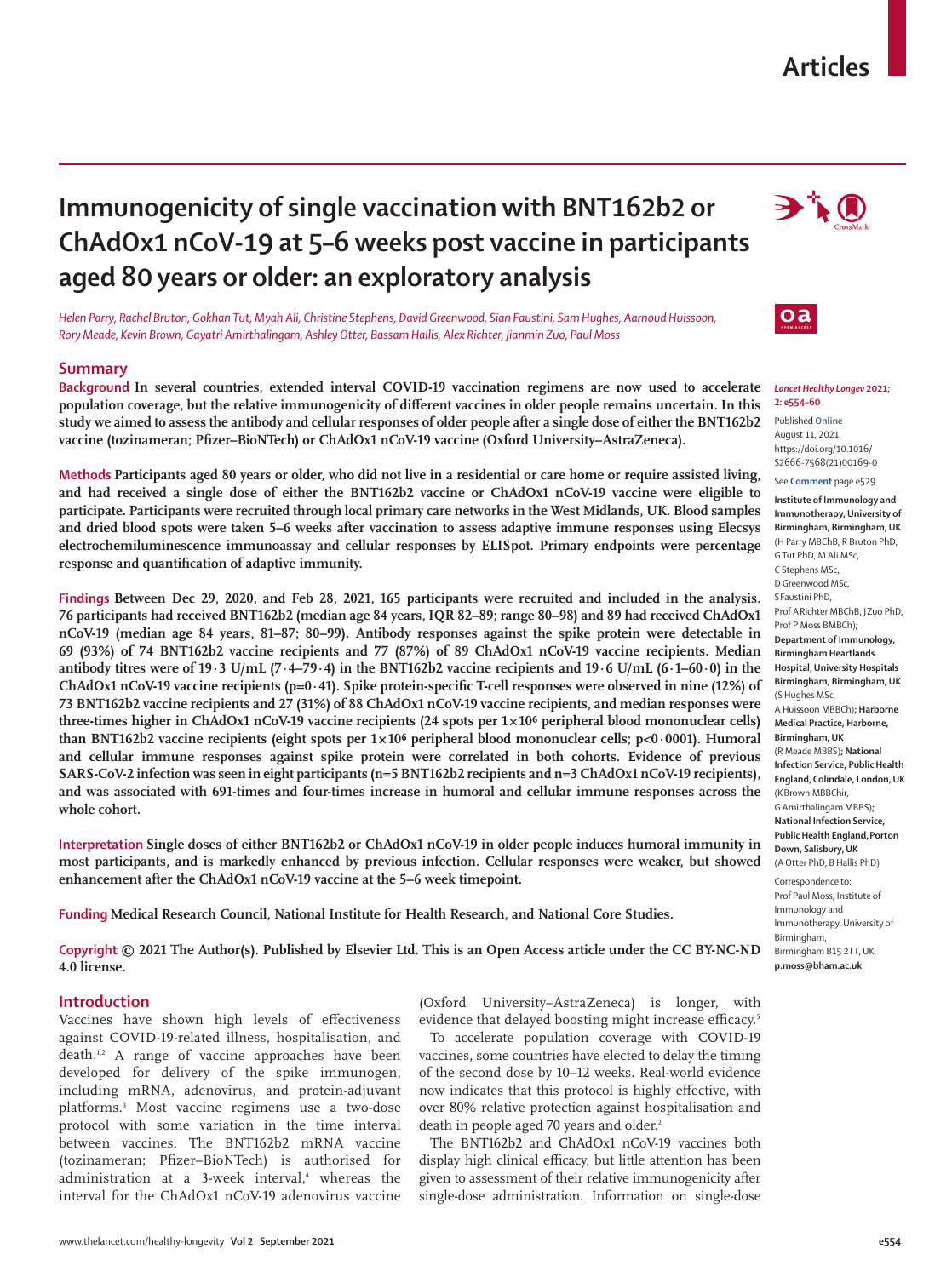#### **Research in context**

### **Evidence before this study**

Extended interval COVID-19 vaccine regimens are now used widely in many countries. Real-world evidence suggests clinical efficacy, but little is known regarding the relative induction of immune responses from different vaccines. This knowledge is of particular importance in older people in whom immunosenescence might limit immune responses.

### **Added value of this study**

Here we compare and contrast the immune response against spike protein after one dose of either the BNT162b2 vaccine or ChAdOx1 nCoV-19 vaccine in older people (aged 80–96 years) living in community settings. We show that the two vaccines

are equivalent in their ability to induce antibody responses at 5–6 weeks after vaccination. However, the proportion of people who generate a spike-specific cellular response, and the magnitude of this response, are both higher after the ChAdOx1 nCoV-19 vaccine.

#### **Implications of all the available evidence**

Cellular immune responses at 5–6 weeks after a single COVID-19 vaccine are stronger in older people who receive the ChAdOx1 nCoV-19 vaccine. The potential significance of this in relation to clinical protection prior to the second vaccine is currently uncertain.

immunogenicity is particularly needed in relation to their use in older people, where the influence of immunosenescence might limit immune responses.<sup>6</sup> Furthermore, older people are under-represented in the vaccine registration studies, and for the majority of people aged 80 years or older who live independently, data on immunological responses to the COVID-19 vaccines are lacking.

The BNT162b2 and ChAdOx1 nCoV-19 vaccines both deliver full spike protein, with BNT162b2 including a di-proline inclusion to stabilise the pre-fusion spike protein.7 However, the different delivery systems are likely to mediate markedly different forms of antigen presentation, which might be reflected in a different profile or magnitude of humoral or adaptive immune response.

We compared adaptive immune responses in a population of older people who had received a single dose of either the BNT162b2 or ChAdOx1 nCoV-19 vaccines.

# **Methods**

# **Study design and participants**

Participants aged 80 years or older, who had received either the BNT162b2 vaccine or ChAdOx1 nCoV-19 vaccine and who did not live in a residential or care home, or did not require assisted living and who were living independently, were eligible for inclusion in the study. Comorbidities were permitted. Participants were recruited through local primary care networks in the West Midlands, UK. Participants were sent invitation letters, and were asked to contact the research team if they wanted to participate*.* After initial contact with the study team, participants were given the participant information sheet and consented verbally over the phone. This was substantiated with written consent obtained at the first phlebotomy timepoint. Ethical approval was obtained from The North West Preston Research Ethics Committee with favourable outcome (number REC 20\NW\0240). The study was done under the Coronavirus

Immunological Analysis Urgent Public Health research study, according to the Declaration of Helsinki and good clinical practice.

Procedures All participants had received a single vaccination of either BNT162b2 or ChAdOx1 nCoV-19 as part of the UK-wide national COVID-19 vaccination programme. A 50 mL blood sample and dried blood spot were taken at the same time, 5–6 weeks after the first vaccine, for antibody testing for SARS-CoV-2 responses and IFN-γ ELISPot for cellular studies. This timepoint was selected as an approximate midpoint between first and second vaccines with an extended interval vaccination schedule. Samples were used for antibody and cellular studies in this exploratory study.

# **Outcomes**

IgG, IgA, and IgM antibodies specific to SARS-CoV-2 were detected using electrochemiluminescence assays on the automated Cobas e801 analysers (Roche Diagnostics, Mannheim, Germany). Calibration and quality control were done as recommended by the manufacturer. Antinucleocapsid protein antibodies were detected using the qualitative Elecsys Anti-SARS-CoV-2 ECLIA (Roche Diagnostics, Indianapolis, IN, USA; COV2, product code 09203079190), while anti-spike antibodies were detected using the quantitative Elecsys Anti-SARS-CoV-2 S ECLIA (Roche Diagnostics, Indianapolis, IN, USA; COV2 S, product code 09289275190). Anti-nucleocapsid results are expressed as cutoff index values, with a value of 1·0 or more considered positive for anti-nucleocapsid antibodies. Anti-spike protein values of 0·8 U/mL or more were considered positive for anti-spike antibodies, within the fully quantitative range of the assay  $(0.4–2500 \text{ U/mL})$ . Samples of more than 2500 U/mL were diluted further (1:10, 1:100, and 1:1000) to within the quantitative range.

IgG antibodies specific for SARS-CoV-2 were detected using chemiluminescent microparticle immunoassays run on the Alinity i-series platform (Abbott, North Chicago, IL, USA). Calibration and quality control were done as recommended by the manufacturer. Antibodies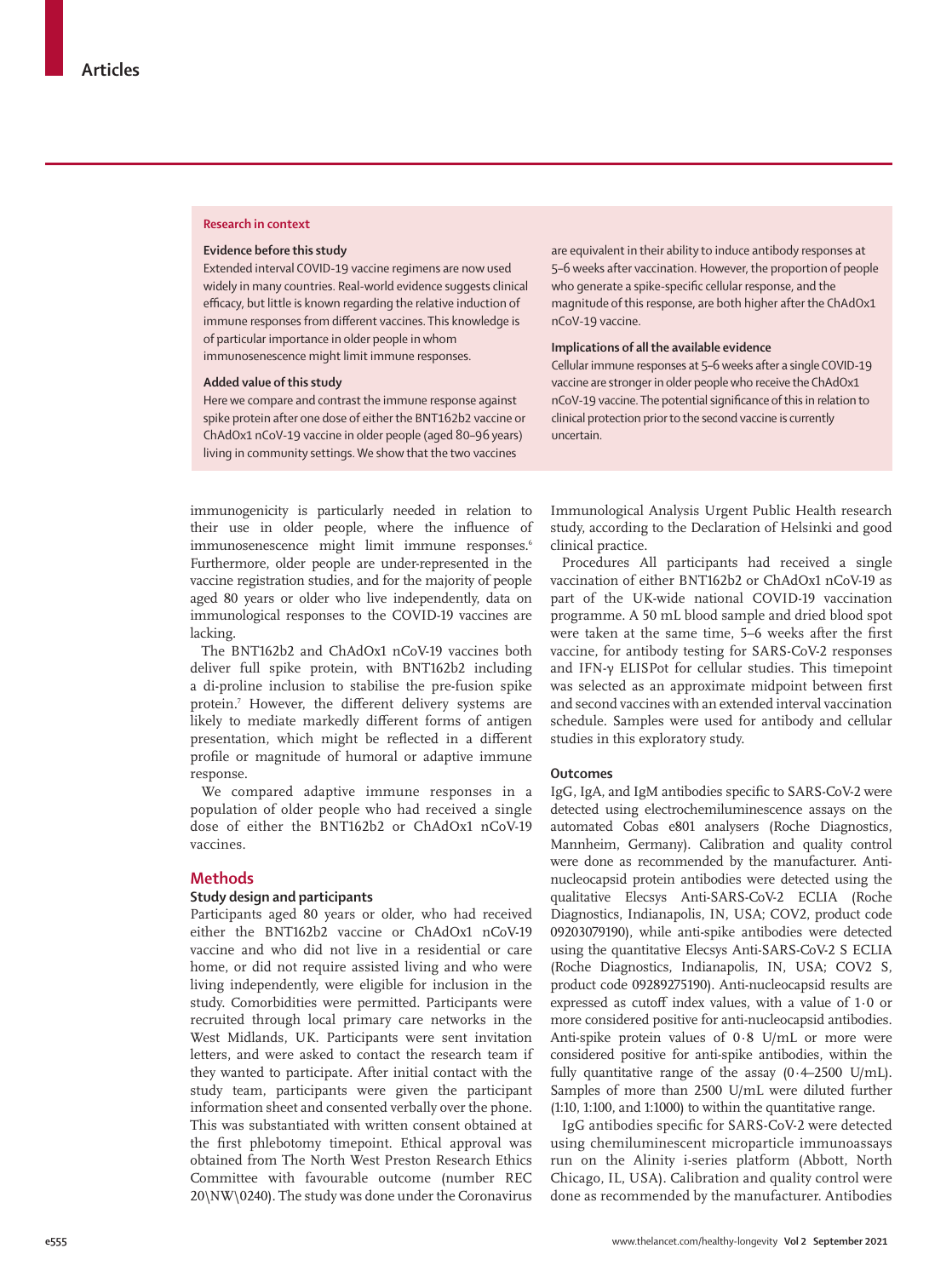were detected using the Alinity SARS-CoV-2 IgG II Quant assay (Abbott; master lot number 25346FN00, kit insert number 06S61), with samples with a result of 50 U/mL or more considered positive for anti-spike antibodies within the fully quantitative range of the assay (21–40 000 U/mL). The Alinity platform was set up to report results between 0·00 U/mL and 40 000 U/mL.

Quantitative IgG antibody titres were measured against spike protein, nucleocapsid protein, and other antigens using the V-PLEX COVID-19 Respiratory Panel 2 (96-well, ten spot plate was coated with three SARS-CoV-2 antigens [spike, spike receptor-binding domain, spike N-terminal domain, and nucleocapsid]; category number K15372U, lot number Z0056764; Meso Scale Discovery [MSD], Rockville, MD, USA). Antigens were spotted at 200−400 μg/mL. Multiplex MSD Assays were done as per the manufacturer's instructions. To measure IgG antibodies, 96-well plates were blocked with MSD Blocker A for 30 min. After washing with buffer, the samples were diluted 1:500 in diluent. Reference standards and positive controls and diluted samples were added to the wells. After a 2 h incubation, plates were washed three times with wash buffer and detection antibody (SULFO-TAG Anti-Human IgG Antibody, 1/200; Meso Scale Diagnostics, Rockville, MD, USA) diluted in diluent 100 was added. After 1 h of incubation at room temperature, the plates were washed three times with wash buffer. MSD GOLD Read Buffer B was added and plates were read immediately using a MESO QuickPlex SQ 120 (Meso Scale Diagnostics, Rockville, MD, USA). Text files were then generated from the Methodical Mind software and then transferred to the DISCOVERY WORKBENCH software, version 4.0. Data were then converted to AU/mL, exported as csv files, and then adjusted for any sample dilution.

### **Cellular assays**

Peripheral blood mononuclear cells (PBMCs) were isolated from whole blood samples using T-Cell Xtend (Oxford Immunotec, Oxford, UK) and Ficoll. After quantification and dilution of recovered cells, 250000 PBMCs were plated into each well of a T-SPOT Discovery SARS-CoV-2 kit (Oxford Immunotec). This test measures responses to overlapping peptides pools, covering protein sequences of four different SARS-CoV-2 antigens, without HLA restriction, and includes negative control and phytohaemagglutinin-stimulated cells as a positive control. Peptide sequences that showed high homology to endemic coronaviruses were removed from the sequences, but sequences that might have homology to SARS-CoV-1 were retained. Cells were incubated and IFN-γ-secreting T cells were counted. A cutoff of 24 or more spots per million cells on the S1 pool was defined as a positive result, in line with the T-SPOT Discovery SARS-CoV-2 kit (Oxford Immunotec, Oxford, UK).

|                                                    | BNT162b2,<br>$n = 76$ | ChAdOx1<br>$nCoV-19$ ,<br>$n = 89$ |
|----------------------------------------------------|-----------------------|------------------------------------|
| Sex                                                |                       |                                    |
| Female                                             | 45 (59%)              | 53 (60%)                           |
| Male                                               | 31(41%)               | 36 (40%)                           |
| Age at first vaccination, years                    | $84(82 - 89)$         | $84(81 - 87)$                      |
| Time between first vaccination and<br>sample, days | 40                    | 39                                 |
| Data are n (%), median IQR, or mean.               |                       |                                    |
| Table: Participant demographics                    |                       |                                    |

# **Statistical analysis**

Data were tested for normality using Kolmogorov-Smirnov analysis. For comparative analysis of antibody titres and cellular responses between the BNT162b2 or ChAdOx1 nCoV-19 vaccine cohorts, a Mann-Whitney *U* test was done. Spearman rank correlation was used for comparing assay platforms for titres and correlating T-cell responses. Antibody titres are also presented as the geometric mean with SEM for each method of antibody assessment (appendix). The index of multiple deprivation decile scores were derived from residential postcodes using guidance on the national statistics [website](https://imd-by-postcode.opendatacommunities.org) for England. All analysis was done using Graphpad prism, version 9.1.0.

See **Online** for appendix

For **[residential postcode data](https://imd-by-postcode.opendatacommunities.org)** [see https://imd-by-postcode.](https://imd-by-postcode.opendatacommunities.org) [opendatacommunities.org](https://imd-by-postcode.opendatacommunities.org)

# **Role of the funding source**

The funder had no role in the study design, collection, analysis, interpretation of the data, or writing of the Article.

### **Results**

Between Dec 29, 2020, and Feb 28, 2021, 165 participants were recruited and included in the analysis. 76 participants had received BNT162b2 (median age 84 years, IQR 82–89; range 80–98) and 89 had received ChAdOx1 nCoV-19 (median age 84 years, 81–87; 80–99; table). Participant demographics showed no differences in age or gender. The multiple deprivation score indices were marginally different in participants who received ChAdOx1 nCoV-19 (7, IQR 3–9) compared with participants who received BNT162b2 (4, IQR 4–6). Spike protein-specific antibody responses were assessed using quantitative Roche spike protein-specific ELISA and positive responses were seen in 69 (93%) of 74 participants after the BNT162b2 vaccine, and 77 (87%) of 89 participants after the ChAdOx1 nCoV-19 vaccine (p=0·32). Corresponding median antibody measurements were 19·3 U/mL after the BNT162b2 vaccine and 19·6 U/mL after the ChAdOx1 nCoV-19 vaccine (p=0·41). Responses were also assessed using the quantitative Abbott spike-specific ELISA; no significant difference was observed, with 62 (84%) of 74 participants responding to BNT162b2 and 69 (78%) of 89 participants responding after ChAdOx1 nCoV-19 (p=0·70;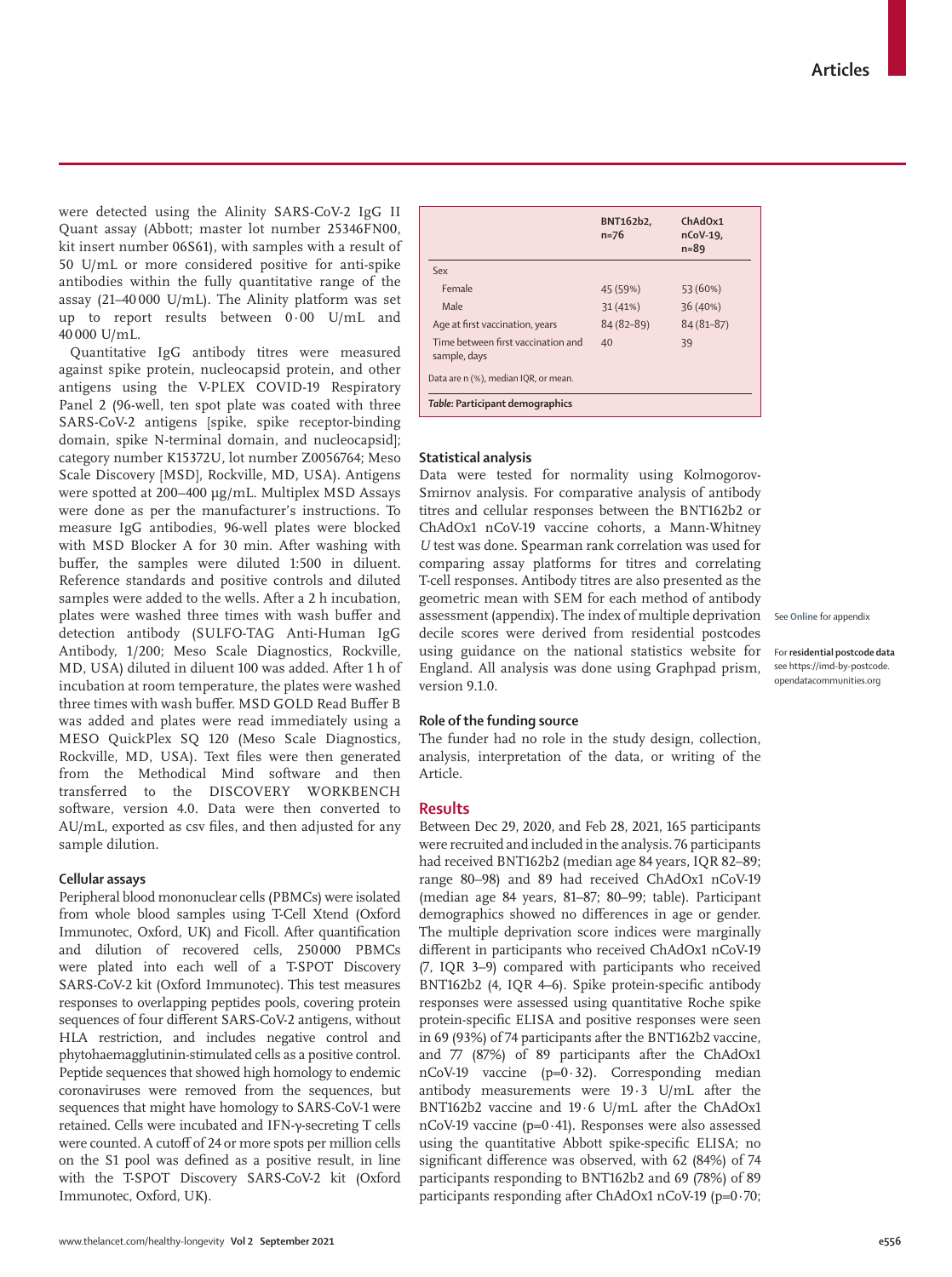

*Figure 1***: Spike protein-specific antibody responses after single vaccination with BNT162b2 or ChAdOx1 nCoV-19 in older people**

Spike protein-specific antibody responses (A) and correlation between spike protein-specific antibody responses (B) measured using Roche, Abbott, and MSD tests in participants after a single vaccination with BNT162b2 or ChAdOx1 nCoV-19 in the total cohort. Correlation was determined using Spearman's correlation test. (C) Comparison of spike-protein specific antibody responses in participants with previous SARS-CoV-2 infection or no previous infection after a single vaccination with BNT162b2 or ChAdOx1 nCoV-19. (D) Spike protein-specific antibody responses in participants without previous SARS-CoV-2 infection after single BNT162b2 or ChAdOx1 nCoV-19 vaccination. MSD=Meso Scale Discovery. \*p<0·05. †p<0·0001.

> figure 1; median 216 U/mL [IQR 75–680] in the BNT162b2 group *vs* 200 U/mL [60–478] in the ChAdOx1 nCoV-19 group;  $p=0.33$ ).

> Analyses were also done on the MSD platform to measure whole spike protein-specific or receptor-binding

domain-specific responses. Using this platform, antibody responses were higher in participants who had received the ChAdOx1 nCoV-19 vaccine on both assays  $(p=0.04;$  figure 1). These data reveal some potential difference in the nature of the humoral response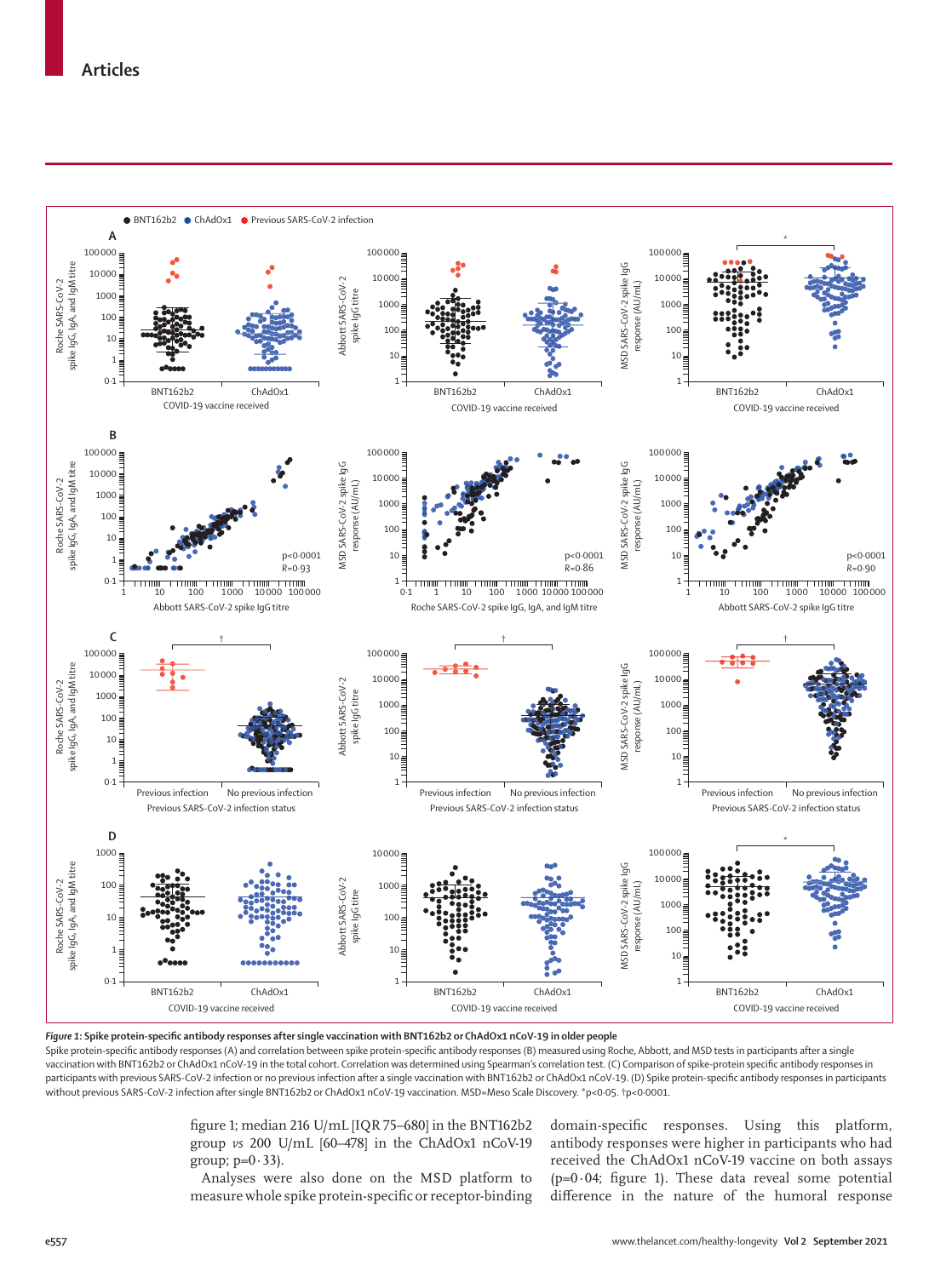

*Figure 2:* **Spike protein-specific cellular responses after single vaccination with BNT162b2 or ChAdOx1 nCoV-19 in older people**

(A) SARS-CoV-2 spike protein-specific cellular responses after single vaccination with BNT162b2 or ChAdOx1 nCoV-19. Assessment was by IFN-γ ELISpot. (B) Comparison of cellular responses in those with previous SARS-CoV-2 infection or no previous infection. (C) Positive control of IFN-γ ELISpot with phytohaemagglutinin stimulation. (D) Correlation between spike protein-specific cellular and humoral immune responses after single vaccination with BNT162b2 or ChAdOx1 nCoV-19, measured using Roche, Abbott, and MSD tests. PBMC=peripheral blood mononuclear cells. \*p<0-0001. †p<0·05.

induced by the two vaccines, with associated variation on different assay systems, but strong correlations were observed between assays, and responses are overall similar after each vaccine (figure 1).

Eight participants showed evidence of previous SARS-CoV-2 infection on the basis of positive nucleocapsid protein-specific serology. Of these participants, five had received BNT162b2 and three had received ChAdOx1 nCoV-19. Spike protein-specific antibody titres by Roche ELISA were 691-times higher in these eight participants compared with participants without previous infection (n=11750 previous infection  $\nu s$  n=17 no previous infection;  $p<0.0001$  and were also significantly higher in all other assay systems (figure 1).

To understand the efficacy of vaccination within infection-naive participants, we compared immune responses after exclusion of participants with previous SARS-CoV-2 infection. No difference was observed in spike protein-specific antibody titres by Roche (BNT162b2 n=17 *vs* ChAdOx1 nCoV-19 n=18; p=0·63) or Abbott platform (BNT162b2 n=178 *vs* ChAdOx1 nCoV-19  $n=194$ ;  $p=0.52$ ), but a difference was observed using the MSD platform for spike protein-specific and receptorbinding domain-specific responses, with higher titres observed after the ChAdOx1 nCoV-19 vaccine (BNT162b2 p=0·01 *vs* ChAdOx1 nCoV-19 p=0·0004; figure 1).

We next assessed the induction of spike proteinspecific T-cell responses after vaccination using IFN-γ ELISpot, which detects CD4-positive and CD8-positive T-cell responses. Cellular responses were detectable at 5 weeks after a single dose of BNT162b2 in nine (12·3%) of 73 participants and in 27 (30·7%) of 88 participants after a single dose of ChAdOx1 nCoV-19. Furthermore, the magnitude of cellular responses was three-times greater within the ChAdOx1 nCoV-19 subgroup at 24 spots per  $1 \times 10^6$  PBMCs compared with eight spots per  $1 \times 10^6$  PBMCs after BNT162b2 (p<0.0001), and this difference remained after exclusion of participants with previous SARS-CoV-2 infection (24 spots per 1×10<sup>6</sup> PBMCs vs eight spots per 1×10<sup>6</sup> PBMCs; p<0·0001). Participants with serological evidence of previous SARS-CoV-2 infection showed a four-times increase in cellular responses compared with participants with no previous infection (previous infection median 48 *vs* no previous infection median 12; p=0·002; figure 2).

We next assessed the relationship between spike protein-specific cellular and humoral responses and found cellular responses to be correlated positively with antibody titres from all four assay systems (figure 2).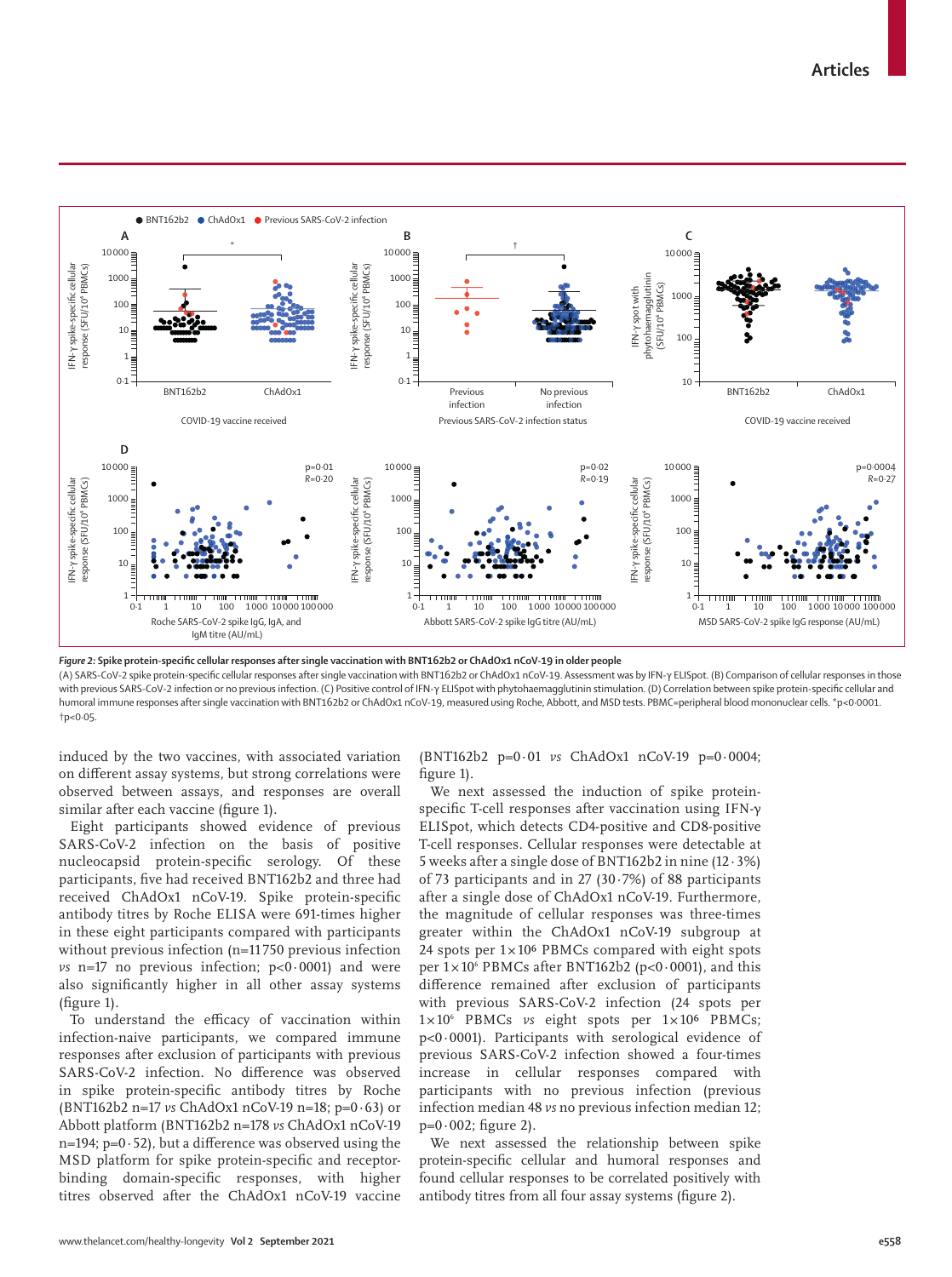# **Discussion**

Extended dose COVID-19 vaccine protocols have been initiated in several countries, and have shown high levels of clinical protection after the first dose.<sup>2</sup> Here we assessed the immune responses after single COVID-19 vaccinations in a population of people aged 80–96 years, in whom vaccine responses against infections such as influenza are often suboptimal.<sup>6,8</sup> We recruited 165 participants of the appropriate age within the logistical timeframe offered by the vaccination programme and while under lockdown restrictions . Our results show reassuring levels of humoral immunity after one dose of BNT162b2 or ChAdOx1 nCoV-19, which is likely to correlate with protection against primary infection; however, the ChAdOx1 nCoV-19 adenovirus-based platform was associated with induction of a stronger cellular immune response than vaccination with the mRNA-based BNT162b2 vaccination.

Measurable spike protein-specific antibody responses were observed in more than 87% across all vaccine recipients. The median titre of spike protein-specific antibody was 19·3 U/mL, which was lower than that reported in younger individuals.<sup>9-11</sup> Antibody responses after one dose of either vaccine were similar, as measured using the Roche and Abbott assays; however, results were significantly higher after vaccination with ChAdOx1 nCoV-19 when measured using the MSD platform. The reasons for these results are unclear, but do not appear to be related to factors such as isotype assay.

We observed a 691-times increase in median antibody titre after vaccination in participants who had previous SARS-CoV-2 infection. A similar result was observed previously in people with a median age of 40 years who were given the BNT162b2 or elasomeran (CX-024414; Moderna) vaccines, but the relative increase was only 45 times.<sup>12</sup> In health-care workers, a more modest 6·5-times increase was observed after one vaccination with BNT162b2 in participants with previous SARS-CoV-2 infection.10 This result indicates a 15-times further increase in infection-priming in older people, $12$  and is a similar relative enhancement to that we observed in patients with immune suppression (unpublished data). It appears probable that natural infection markedly enhances the breadth and quality of spike proteinspecific immune responses, and to overcome some of the negative influences of age on the vaccine-induced immune response. The mechanisms behind this finding will be necessary to investigate further, and could provide insight into the optimal nature and timing of booster vaccinations.

We noted a marked difference in the induction of spike protein-specific cellular responses, whereby the ChAdOx1 nCoV-19 vaccine resulted in a three-times higher median virus-specific T-cell response than BNT162b2. This vaccine platform has been shown previously to induce strong cellular immunity, which might be reflected in our observations.13,14 The mechanisms that led to improved celluar response are not clear, but might relate

to an adjuvant effect from the adenovirus vector. The Johnson & Johnson vaccine, which is also based on an adenoviral delivery system, is now licensed for single-dose administration, and has been shown to induce effective immune responses and strong clinical protection.15 It is important to highlight that this comparison reflects only a single timepoint, and differences in the kinetics of humoral and cellular responses after the two vaccine platforms might differ.

In the present study, across the whole cohort, cellular responses were lower than has been reported for younger participants after single-dose vaccination, which might reflect the effect of immunosenescence within our cohort.10 As such, any potential negative effect of ageing might be more noticeable in relation to cellular response than humoral immunity. At this stage, the importance of cellular immunity in relation to protection from infection is unclear for SARS-CoV-2. Influenza-specific cellular responses have been shown to limit the severity of infection, and this effect might also be the case for SARS-CoV-2 infection.<sup>16</sup> However, there is currently no evidence of differential control of severe clinical outcomes after a single vaccination with either BNT162b2 or ChAdOx1 nCoV-19. Cellular-specific immune responses might also be of value in supporting and maintaining humoral immunity over the long term, and as such it will be of interest to study this cohort over time.

In our cohort of older people, T-cell responses were measured on the standard assessment of IFN-γ secretion, but this does not preclude the presence of spike proteinspecific T cells that make other inflammatory cytokines, and this possibility will be assessed going forward. The possible presence of other spike protein-specific T cells will be particularly important in this cohort, in whom the balance of inflammatory and anti-inflammatory cytokines associated with inflammaging can modulate responsiveness to vaccination and might be influenced by the type of vaccine platform and adjuvant used.

Our study is limited by the fact that it was exploratory, and therefore not randomised. An assessment was therefore made to consider potential selection bias. We are not aware of any known confounding demographic association between vaccine type and immune response. Potential confounding differences between the BNT162b2 and ChAdOx1 nCoV-19 cohorts include differences in comorbidities, lifestyle, and medication, but this information was not available for analysis. Participant demographics showed no differences in age or gender. Participants who received BNT162b2 were living in slightly more socioeconomically deprived areas. To the best of our knowledge, there has not been any study of COVID-19 vaccine-induced immune responses in relation to social deprivation index. It is possible that social deprivation index might affect vaccine-induced immune responses, but clinical protection after vaccination appears equally strong across the whole population.